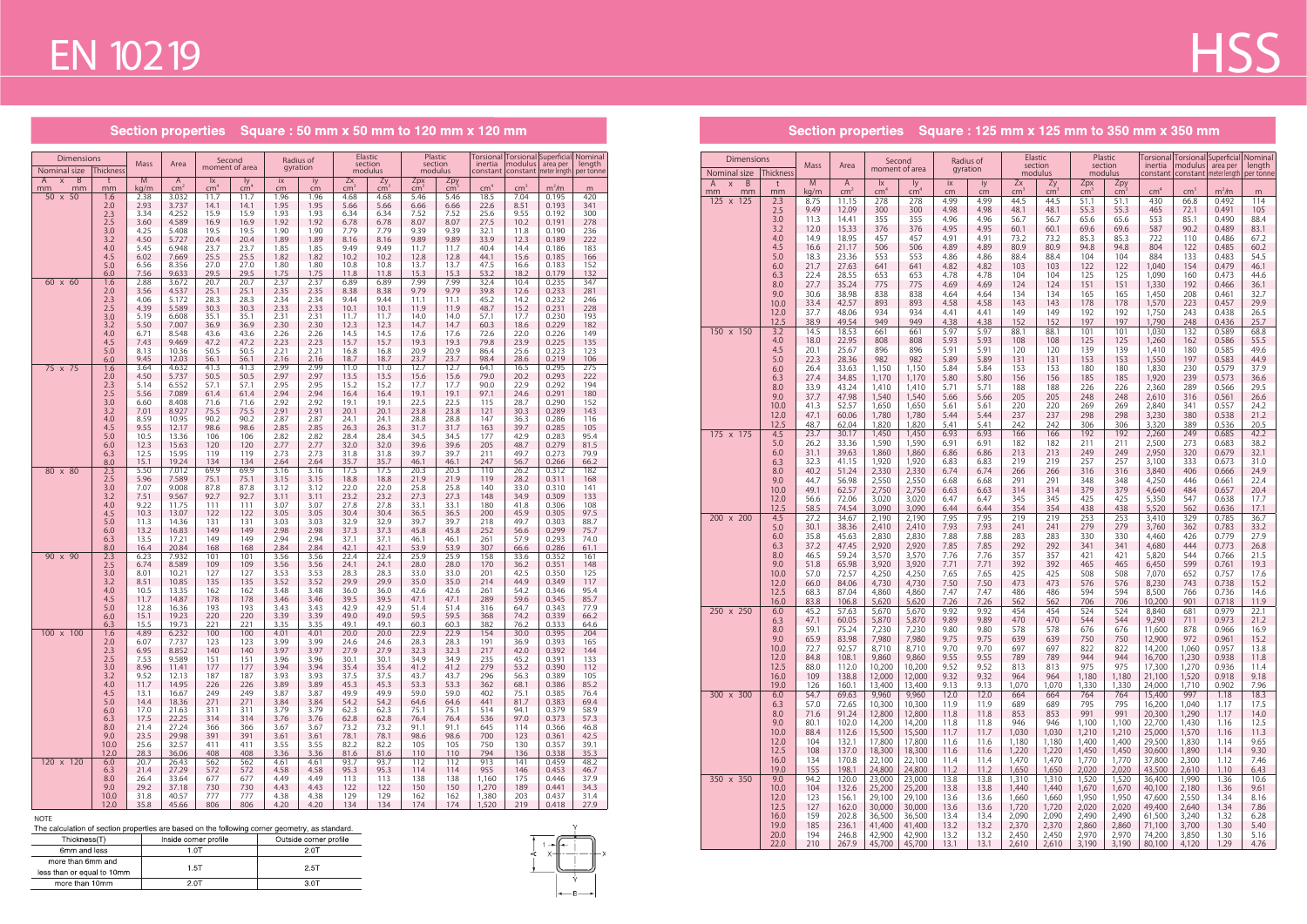Section properties Square: 400 mm x 400 mm to 550 mm x 550 mm

| <b>Dimensions</b>                   |             | <b>Mass</b> | Area            | Second                 |                  | Radius of    |              | <b>Elastic</b>  | section        | section        | Plastic         | inertia          | modulus         | Torsional Torsional Superficial Nominal<br>area per | length       |
|-------------------------------------|-------------|-------------|-----------------|------------------------|------------------|--------------|--------------|-----------------|----------------|----------------|-----------------|------------------|-----------------|-----------------------------------------------------|--------------|
| Nominal size                        | Thickness   |             |                 | moment of area         |                  | gyration     |              |                 | modulus        | modulus        |                 |                  |                 | constant   constant   meter length                  | per tonne    |
| B<br>$\overline{A}$<br>$\mathsf{x}$ | t           | M           | A               | $\mathsf{I}\mathsf{x}$ | ly.              | ix           | iy           | Zx              | Zy             | Zpx            | Zpy             |                  |                 |                                                     |              |
| mm<br>mm                            | mm          | kg/m        | cm <sup>2</sup> | cm <sup>4</sup>        | $\text{cm}^4$    | cm           | cm           | cm <sup>3</sup> | $\rm cm^3$     | $\rm cm^3$     | cm <sup>3</sup> | cm <sup>4</sup>  | cm <sup>3</sup> | m <sup>2</sup> /m                                   | m            |
| 400<br>400<br>$\mathsf{x}$          | 9.0<br>10.0 | 108<br>120  | 138.0<br>152.6  | 34,800                 | 34,800<br>38,200 | 15.9<br>15.8 | 15.9<br>15.8 | 1.740           | 1,740          | 2,010          | 2,010           | 54,700           | 2,630           | 1.56<br>1.56                                        | 9.23         |
|                                     | 12.0        | 141         | 180.1           | 38,200<br>44,300       | 44,300           | 15.7         | 15.7         | 1,910<br>2,220  | 1,910<br>2,220 | 2,210<br>2,590 | 2,210<br>2,590  | 60,400<br>71,800 | 2,890<br>3,400  | 1.54                                                | 8.35<br>7.07 |
|                                     | 12.5        | 147         | 187.0           | 45,900                 | 45,900           | 15.7         | 15.7         | 2,290           | 2,290          | 2,680          | 2,680           | 74,600           | 3,520           | 1.54                                                | 6.81         |
|                                     | 16.0        | 184         | 234.8           | 56,200                 | 56,200           | 15.5         | 15.5         | 2,810           | 2,810          | 3,320          | 3,320           | 93,300           | 4,340           | 1.52                                                | 5.43         |
|                                     | 19.0        | 215         | 274.1           | 64,100                 | 64,100           | 15.3         | 15.3         | 3,210           | 3,210          | 3,830          | 3,830           | 108,000          | 4,980           | 1.50                                                | 4.65         |
|                                     | 20.0        | 225         | 286.8           | 66.600                 | 66.600           | 15.2         | 15.2         | 3,330           | 3,330          | 3,990          | 3,990           | 113,000          | 5,190           | 1.50                                                | 4.44         |
|                                     | 22.0        | 245         | 311.9           | 71,300                 | 71,300           | 15.1         | 15.1         | 3,570           | 3,570          | 4,310          | 4,310           | 123,000          | 5,580           | 1.49                                                | 4.08         |
| 450 x 450                           | 9.0         | 122         | 156.0           | 50,100                 | 50,100           | 17.9         | 17.9         | 2,230           | 2,230          | 2,560          | 2,560           | 78,400           | 3,360           | 1.76                                                | 8.17         |
|                                     | 10.0        | 136         | 172.6           | 55,100                 | 55,100           | 17.9         | 17.9         | 2,450           | 2,450          | 2,830          | 2,830           | 86,600           | 3,700           | 1.76                                                | 7.38         |
|                                     | 12.0        | 160         | 204.1           | 64,200                 | 64,200           | 17.7         | 17.7         | 2,850           | 2,850          | 3,320          | 3,320           | 103,000          | 4,360           | 1.74                                                | 6.24         |
|                                     | 12.5        | 167         | 212.0           | 66,500                 | 66,500           | 17.7         | 17.7         | 2,950           | 2,950          | 3,440          | 3,440           | 107,000          | 4,520           | 1.74                                                | 6.01         |
|                                     | 16.0        | 209         | 266.8           | 81,800                 | 81,800           | 17.5         | 17.5         | 3,640           | 3,640          | 4,280          | 4,280           | 134,000          | 5,600           | 1.72                                                | 4.78         |
|                                     | 19.0        | 245         | 312.1           | 93,900                 | 93,900           | 17.3         | 17.3         | 4,170           | 4.170          | 4,950          | 4,950           | 157,000          | 6,450           | 1.70                                                | 4.08         |
|                                     | 20.0        | 257         | 326.8           | 97,700                 | 97,700           | 17.3         | 17.3         | 4,340           | 4,340          | 5,170          | 5.170           | 164,000          | 6,730           | 1.70                                                | 3.90         |
|                                     | 22.0        | 279         | 355.9           | 105,000                | 105,000          | 17.2         | 17.2         | 4,660           | 4,660          | 5,590          | 5,590           | 178,000          | 7,260           | 1.70                                                | 3.58         |
| 500 x 500                           | 9.0         | 137         | 174.0           | 69,300                 | 69,300           | 20.0         | 20.0         | 2,770           | 2,770          | 3,190          | 3,190           | 108,000          | 4,190           | 1.96                                                | 7.32         |
|                                     | 10.0        | 151         | 192.6           | 76,300                 | 76,300           | 19.9         | 19.9         | 3,050           | 3,050          | 3,520          | 3,520           | 119,000          | 4,610           | 1.96                                                | 6.62         |
|                                     | 12.0        | 179         | 228.1           | 89,200                 | 89,200           | 19.8         | 19.8         | 3,570           | 3,570          | 4,130          | 4.130           | 142,000          | 5,440           | 1.94                                                | 5.59         |
|                                     | 12.5        | 186         | 237.0           | 92,400                 | 92,400           | 19.7         | 19.7         | 3,700           | 3,700          | 4,290          | 4,290           | 148,000          | 5,640           | 1.94                                                | 5.37         |
|                                     | 16.0        | 235         | 298.8           | 114,000                | 114,000          | 19.6         | 19.6         | 4,570           | 4,570          | 5,350          | 5,350           | 186,000          | 7,010           | 1.92                                                | 4.26         |
|                                     | 19.0        | 275         | 350.1           | 132,000                | 132,000          | 19.4         | 19.4         | 5,260           | 5,260          | 6,210          | 6,210           | 218,000          | 8,120           | 1.90                                                | 3.64         |
|                                     | 20.0        | 288         | 366.8           | 137,000                | 137,000          | 19.3         | 19.3         | 5,480           | 5,480          | 6.490          | 6,490           | 228,000          | 8,470           | 1.90                                                | 3.47         |
|                                     | 22.0        | 314         | 399.9           | 148,000                | 148,000          | 19.2         | 19.2         | 5.910           | 5.910          | 7.030          | 7,030           | 248,000          | 9,150           | 1.89                                                | 3.19         |
| 550 x 550                           | 12.0        | 198         | 252.1           | 120.000                | 120,000          | 21.8         | 21.8         | 4.360           | 4,360          | 5,040          | 5,040           | 191,000          | 6.640           | 2.14                                                | 5.05         |
|                                     | 12.5        | 206         | 262.0           | 124,000                | 124,000          | 21.8         | 21.8         | 4,520           | 4,520          | 5,230          | 5,230           | 198,000          | 6,890           | 2.14                                                | 4.86         |
|                                     | 16.0        | 260         | 330.8           | 154,000                | 154,000          | 21.6         | 21.6         | 5.610           | 5.610          | 6.540          | 6,540           | 250,000          | 8,590           | 2.12                                                | 3.85         |
|                                     | 19.0        | 305         | 388.1           | 178,000                | 178,000          | 21.4         | 21.4         | 6,480           | 6,480          | 7,610          | 7,610           | 292,000          | 9,970           | 2.10                                                | 3.28         |
|                                     | 20.0        | 319         | 406.8           | 186,000                | 186,000          | 21.4         | 21.4         | 6,760           | 6.760          | 7,960          | 7,960           | 306,000          | 10,400          | 2.10                                                | 3.13         |
|                                     | 22.0        | 348         | 443.9           | 201.000                | 201.000          | 21.3         | 21.3         | 7.300           | 7.300          | 8,640          | 8.640           | 333,000          | 11,300          | 2.09                                                | 2.87         |

### Section properties Rectangular: 60 mm x 30 mm to 75 mm x 50 mm

| <b>Dimensions</b><br>Nominal size                | <b>Thickness</b> | Mass         | Area            |                        | Second<br>moment of area |              | Radius of<br>gyration |                 | Elastic<br>section<br>modulus |                 | Plastic<br>section<br>modulus | inertia         | modulus         | Torsional Torsional Superficial Nominal<br>area per<br>constant   constant   meter length   per tonne | length     |
|--------------------------------------------------|------------------|--------------|-----------------|------------------------|--------------------------|--------------|-----------------------|-----------------|-------------------------------|-----------------|-------------------------------|-----------------|-----------------|-------------------------------------------------------------------------------------------------------|------------|
| $\overline{B}$<br>$\overline{A}$<br>$\mathsf{x}$ | t                | M            | $\overline{A}$  | $\mathsf{I}\mathsf{x}$ | ly                       | ix           | iy                    | Zx              | Zy                            | Zpx             | Zpy                           |                 |                 |                                                                                                       |            |
| mm<br>mm                                         | mm               | kg/m         | cm <sup>2</sup> | cm <sup>4</sup>        | cm <sup>4</sup>          | cm           | $\overline{cm}$       | cm <sup>3</sup> | cm <sup>3</sup>               | cm <sup>3</sup> | $\text{cm}^3$                 | cm <sup>4</sup> | cm <sup>3</sup> | $m2$ /m                                                                                               | m          |
| $60 \times 30$                                   | 1.6              | 2.13         | 2.712           | 12.5                   | 4.25                     | 2.15         | 1.25                  | 4.16            | 2.83                          | 5.19            | 3.20                          | 10.3            | 4.90            | 0.175                                                                                                 | 470        |
|                                                  | 2.0              | 2.62         | 3.337           | 15.1                   | 5.08                     | 2.12         | 1.23                  | 5.02            | 3.39                          | 6.31            | 3.89                          | 12.6            | 5.88            | 0.173                                                                                                 | 382        |
|                                                  | 2.3              | 2.98         | 3.792           | 16.8                   | 5.65                     | 2.11         | 1.22                  | 5.61            | 3.76                          | 7.11            | 4.37                          | 14.1            | 6.56            | 0.172                                                                                                 | 336        |
|                                                  | 2.5              | 3.21         | 4.089           | 17.9                   | 6.00                     | 2.09         | 1.21                  | 5.98            | 4.00                          | 7.62            | 4.67                          | 15.1            | 6.98            | 0.171                                                                                                 | 312        |
|                                                  | 3.0              | 3.77         | 4.808           | 20.5                   | 6.80                     | 2.07         | 1.19                  | 6.84            | 4.53                          | 8.82            | 5.39                          | 17.5            | 7.95            | 0.170                                                                                                 | 265        |
|                                                  | 3.2              | 3.99         | 5.087<br>6.148  | 21.5                   | 7.08                     | 2.05         | 1.18                  | 7.15            | 4.72<br>5.37                  | 9.27            | 5.66                          | 18.4            | 8.30            | 0.169                                                                                                 | 250        |
|                                                  | 4.0<br>4.5       | 4.83<br>5.31 | 6.769           | 24.7<br>26.4           | 8.06<br>8.53             | 2.01<br>1.98 | 1.14<br>1.12          | 8.25<br>8.80    | 5.69                          | 10.9<br>11.8    | 6.62<br>7.14                  | 21.5<br>23.1    | 9.52<br>10.1    | 0.166<br>0.165                                                                                        | 207<br>188 |
| 60 x 40                                          | 1.6              | 2.38         | 3.032           | 15.2                   | 8.16                     | 2.24         | 1.64                  | 5.07            | 4.08                          | 6.12            | 4.64                          | 16.9            | 6.72            | 0.195                                                                                                 | 420        |
|                                                  | 2.0              | 2.93         | 3.737           | 18.4                   | 9.83                     | 2.22         | 1.62                  | 6.14            | 4.92                          | 7.47            | 5.65                          | 20.7            | 8.12            | 0.193                                                                                                 | 341        |
|                                                  | 2.3              | 3.34         | 4.252           | 20.7                   | 11.0                     | 2.20         | 1.61                  | 6.88            | 5.50                          | 8.44            | 6.38                          | 23.4            | 9.10            | 0.192                                                                                                 | 300        |
|                                                  | 2.5              | 3.60         | 4.589           | 22.1                   | 11.7                     | 2.19         | 1.60                  | 7.36            | 5.87                          | 9.06            | 6.84                          | 25.1            | 9.72            | 0.191                                                                                                 | 278        |
|                                                  | 3.0              | 4.25         | 5.408           | 25.4                   | 13.4                     | 2.17         | 1.58                  | 8.46            | 6.72                          | 10.5            | 7.94                          | 29.3            | 11.2            | 0.190                                                                                                 | 236        |
|                                                  | 3.2              | 4.50         | 5.727           | 26.6                   | 14.1                     | 2.16         | 1.57                  | 8.87            | 7.03                          | 11.1            | 8.36                          | 30.9            | 11.7            | 0.189                                                                                                 | 222        |
|                                                  | 4.0              | 5.45         | 6.948           | 31.0                   | 16.3                     | 2.11         | 1.53                  | 10.3            | 8.14                          | 13.2            | 9.89                          | 36.7            | 13.7            | 0.186                                                                                                 | 183        |
|                                                  | 4.5              | 6.02         | 7.669           | 33.3                   | 17.4                     | 2.09         | 1.51                  | 11.1            | 8.72                          | 14.3            | 10.7                          | 39.9            | 14.7            | 0.185                                                                                                 | 166        |
| 70 x 40                                          | 1.6              | 2.63         | 3.352           | 22.1                   | 9.34                     | 2.57         | 1.67                  | 6.32            | 4.67                          | 7.72            | 5.25                          | 21.0            | 7.90            | 0.215                                                                                                 | 380        |
|                                                  | 2.0              | 3.25         | 4.137           | 26.9                   | 11.3                     | 2.55         | 1.65                  | 7.67            | 5.64                          | 9.44            | 6.41                          | 25.7            | 9.56            | 0.213                                                                                                 | 308        |
|                                                  | 2.3              | 3.70         | 4.712           | 30.2                   | 12.6                     | 2.53         | 1.64                  | 8.63            | 6.32                          | 10.7            | 7.24                          | 29.1            | 10.7            | 0.212                                                                                                 | 270        |
|                                                  | 2.5              | 3.99         | 5.089           | 32.3                   | 13.5                     | 2.52         | 1.63                  | 9.24            | 6.75                          | 11.5            | 7.78                          | 31.3            | 11.5            | 0.211                                                                                                 | 250        |
|                                                  | 3.0              | 4.72         | 6.008           | 37.3                   | 15.5                     | 2.49         | 1.61                  | 10.7            | 7.75                          | 13.4            | 9.05                          | 36.5            | 13.2            | 0.210                                                                                                 | 212        |
|                                                  | 3.2              | 5.00         | 6.367           | 39.2                   | 16.2                     | 2.48         | 1.60                  | 11.2            | 8.12                          | 14.1            | 9.54                          | 38.5            | 13.9            | 0.209                                                                                                 | 200        |
|                                                  | 4.0              | 6.08         | 7.748           | 46.0                   | 18.9                     | 2.44         | 1.56                  | 13.1            | 9.44                          | 16.8            | 11.3                          | 45.8            | 16.2            | 0.206                                                                                                 | 164        |
|                                                  | 4.5              | 6.73         | 8.569           | 49.7                   | 20.3                     | 2.41         | 1.54                  | 14.2            | 10.1                          | 18.4            | 12.3                          | 50.0            | 17.5            | 0.205                                                                                                 | 149        |
| $75 \times 45$                                   | 1.6              | 2.88         | 3.672           | 28.4                   | 12.9                     | 2.78         | 1.88                  | 7.56            | 5.75                          | 9.16            | 6.46                          | 28.2            | 9.63            | 0.235                                                                                                 | 347        |
|                                                  | 2.0              | 3.56         | 4.537           | 34.5                   | 15.7                     | 2.76         | 1.86                  | 9.20            | 6.96                          | 11.2            | 7.90                          | 34.6            | 11.7            | 0.233                                                                                                 | 281        |
|                                                  | 2.3              | 4.06         | 5.172           | 38.9                   | 17.6                     | 2.74         | 1.84                  | 10.4            | 7.82                          | 12.7            | 8.94                          | 39.3            | 13.2            | 0.232                                                                                                 | 246        |
|                                                  | 2.5              | 4.39         | 5.589           | 41.7                   | 18.8                     | 2.73         | 1.84                  | 11.1            | 8.37                          | 13.7            | 9.61                          | 42.3            | 14.1            | 0.231                                                                                                 | 228        |
|                                                  | 3.0              | 5.19<br>5.50 | 6.608<br>7.007  | 48.3<br>50.8           | 21.7<br>22.8             | 2.70<br>2.69 | 1.81<br>1.80          | 12.9<br>13.5    | 9.66<br>10.1                  | 16.0<br>16.9    | 11.2<br>11.8                  | 49.4<br>52.2    | 16.3<br>17.2    | 0.230<br>0.229                                                                                        | 193<br>182 |
|                                                  | 3.2<br>4.0       | 6.71         | 8.548           | 59.9                   | 26.7                     | 2.65         | 1.77                  | 16.0            | 11.9                          | 20.2            | 14.1                          | 62.6            | 20.2            | 0.226                                                                                                 | 149        |
|                                                  | 4.5              | 7.43         | 9.469           | 65.0                   | 28.9                     | 2.62         | 1.75                  | 17.3            | 12.8                          | 22.2            | 15.5                          | 68.5            | 21.9            | 0.225                                                                                                 | 135        |
|                                                  | 5.0              | 8.13         | 10.36           | 69.6                   | 30.8                     | 2.59         | 1.72                  | 18.6            | 13.7                          | 24.0            | 16.7                          | 74.0            | 23.4            | 0.223                                                                                                 | 123        |
|                                                  | 6.0              | 9.45         | 12.03           | 77.3                   | 33.9                     | 2.53         | 1.68                  | 20.6            | 15.1                          | 27.2            | 18.8                          | 83.7            | 26.0            | 0.219                                                                                                 | 106        |
| $75 \times 50$                                   | 2.3              | 4.24         | 5.402           | 41.9                   | 22.4                     | 2.79         | 2.04                  | 11.2            | 8.96                          | 13.6            | 10.3                          | 46.9            | 14.8            | 0.242                                                                                                 | 236        |
|                                                  | 2.5              | 4.58         | 5.839           | 45.0                   | 24.0                     | 2.77         | 2.03                  | 12.0            | 9.60                          | 14.6            | 11.0                          | 50.5            | 15.9            | 0.241                                                                                                 | 218        |
|                                                  | 3.0              | 5.42         | 6.908           | 52.2                   | 27.8                     | 2.75         | 2.00                  | 13.9            | 11.1                          | 17.1            | 12.9                          | 59.3            | 18.4            | 0.240                                                                                                 | 184        |
|                                                  | 3.2              | 5.75         | 7.327           | 54.9                   | 29.2                     | 2.74         | 2.00                  | 14.6            | 11.7                          | 18.0            | 13.6                          | 62.6            | 19.3            | 0.239                                                                                                 | 174        |
|                                                  | 4.0              | 7.02         | 8.948           | 65.0                   | 34.3                     | 2.69         | 1.96                  | 17.3            | 13.7                          | 21.7            | 16.3                          | 75.3            | 22.9            | 0.236                                                                                                 | 142        |
|                                                  | 4.5              | 7.79         | 9.919           | 70.6                   | 37.2                     | 2.67         | 1.94                  | 18.8            | 14.9                          | 23.8            | 17.9                          | 82.7            | 24.9            | 0.235                                                                                                 | 128        |
|                                                  | 5.0              | 8.52         | 10.86           | 75.7                   | 39.7                     | 2.64         | 1.91                  | 20.2            | 15.9                          | 25.7            | 19.3                          | 89.5            | 26.7            | 0.233                                                                                                 | 117        |
|                                                  | 6.0              | 9.92         | 12.63           | 84.5                   | 44.1                     | 2.59         | 1.87                  | 22.5            | 17.6                          | 29.2            | 21.9                          | 102             | 29.8            | 0.229                                                                                                 | 101        |

# **HSS**

### Section properties Rectangular : 100 mm x 40 mm to 150 mm x 80 mm

| Dimensions                                      |            |              |                                 |                                 | Second              |              | Radius of    |                       | Elastic             |                      | Plastic                | Torsional           |                 | Torsional Superficial               | Nominal             |
|-------------------------------------------------|------------|--------------|---------------------------------|---------------------------------|---------------------|--------------|--------------|-----------------------|---------------------|----------------------|------------------------|---------------------|-----------------|-------------------------------------|---------------------|
| Nominal size                                    | Thickness  | <b>Mass</b>  | Area                            |                                 | moment of area      |              | gyration     |                       | section<br>modulus  |                      | section<br>modulus     | inertia<br>constant | modulus         | area per<br>constant   meter length | length<br>per tonne |
| $\overline{B}$<br>A<br>$\mathsf{X}$<br>mm<br>mm | t<br>mm    | M<br>kg/m    | $\mathsf{A}$<br>cm <sup>2</sup> | $\mathsf{I}$<br>cm <sup>4</sup> | ly<br>$\text{cm}^4$ | ix<br>cm     | iy<br>cm     | Zx<br>cm <sup>2</sup> | Zy<br>$\text{cm}^3$ | Zpx<br>$\text{cm}^3$ | Zpy<br>cm <sup>3</sup> | cm <sup>4</sup>     | cm <sup>3</sup> | m <sup>2</sup> /m                   | m                   |
| 100 x 40                                        | 1.6        | 3.39         | 4,312                           | 53.6                            | 12.9                | 3.52         | 1.73         | 10.7                  | 6.44                | 13.5                 | 7.10                   | 33.9                | 11.4            | 0.28                                | 295                 |
|                                                 | 2.0        | 4.19         | 5,337                           | 65.4                            | 15.6                | 3.50         | 1.71         | 13.1                  | 7.81                | 16.5                 | 8.69                   | 41.5                | 13.9            | 0.27                                | 239                 |
|                                                 | 2.3<br>2.5 | 4.78<br>5.17 | 6.092<br>6.589                  | 73.9<br>79.3                    | 17.5<br>18.8        | 3.48<br>3.47 | 1.70<br>1.69 | 14.8<br>15.9          | 8.77<br>9.39        | 18.8<br>20.2         | 9.85<br>10.6           | 47.0<br>50.5        | 15.6<br>16.8    | 0.272<br>0.271                      | 209<br>193          |
|                                                 | 3.0        | 6.13         | 7.808                           | 92.4                            | 21.7                | 3.44         | 1.67         | 18.5                  | 10.8                | 23.7                 | 12.4                   | 59.0                | 19.4            | 0.270                               | 163                 |
|                                                 | 3.2        | 6.51         | 8.287                           | 97.3                            | 22.8                | 3.43         | 1.66         | 19.5                  | 11.4                | 25.1                 | 13.1                   | 62.3                | 20.4            | 0.269                               | 154                 |
| 100 x 50                                        | 1.6<br>2.0 | 3.64<br>4.50 | 4.632<br>5.737                  | 61.3<br>75.0                    | 21.1<br>25.7        | 3.64<br>3.62 | 2.13<br>2.12 | 12.3<br>15.0          | 8.43<br>10.3        | 15.0<br>18.5         | 9.33<br>11.5           | 50.1<br>61.6        | 14.5<br>17.7    | 0.295<br>0.293                      | 275<br>222          |
|                                                 | 2.3        | 5.14         | 6.552                           | 84.8                            | 29.0                | 3.60         | 2.10         | 17.0                  | 11.6                | 21.0                 | 13.0                   | 69.9                | 20.0            | 0.292                               | 194                 |
|                                                 | 2.5        | 5.56         | 7.089                           | 91.2                            | 31.1                | 3.59         | 2.09         | 18.2                  | 12.4                | 22.7                 | 14.0                   | 75.4                | 21.5            | 0.291                               | 180                 |
|                                                 | 3.0<br>3.2 | 6.60<br>7.01 | 8.408<br>8.927                  | 106<br>112                      | 36.1<br>38.0        | 3.56<br>3.55 | 2.07<br>2.06 | 21.3<br>22.5          | 14.4<br>15.2        | 26.7<br>28.2         | 16.4<br>17.4           | 88.6<br>93.7        | 25.0<br>26.4    | 0.290<br>0.289                      | 152<br>143          |
|                                                 | 4.0        | 8.59         | 10.95                           | 134                             | 44.9                | 3.50         | 2.03         | 26.8                  | 18.0                | 34.1                 | 20.9                   | 113                 | 31.4            | 0.286                               | 116                 |
|                                                 | 4.5        | 9.55         | 12.17                           | 147                             | 48.9                | 3.47         | 2.00         | 29.3                  | 19.5                | 37.6                 | 23.0                   | 124                 | 34.2            | 0.285                               | 105                 |
|                                                 | 5.0        | 10.5         | 13.36                           | 158                             | 52.5                | 3.44         | 1.98         | 31.7                  | 21.0                | 40.8                 | 25.0                   | 135                 | 36.8            | 0.283                               | 95.4                |
| 125 x 40                                        | 6.0<br>1.6 | 12.3<br>4.01 | 15.63<br>5.112                  | 179<br>94.4                     | 58.7<br>15.8        | 3.38<br>4.30 | 1.94<br>1.76 | 35.8<br>15.1          | 23.5<br>7.91        | 46.9<br>19.4         | 28.5<br>8.63           | 154<br>44.9         | 41.4<br>14.4    | 0.279<br>0.325                      | 81.5<br>249         |
|                                                 | 2.0        | 4.97         | 6.337                           | 116                             | 19.2                | 4.27         | 1.74         | 18.5                  | 9.61                | 23.8                 | 10.6                   | 55.1                | 17.5            | 0.323                               | 201                 |
|                                                 | 2.3        | 5.69         | 7.242                           | 131                             | 21.6                | 4.25         | 1.73         | 20.9                  | 10.8                | 27.1                 | 12.0                   | 62.4                | 19.7            | 0.322                               | 176                 |
|                                                 | 2.5<br>3.0 | 6.15<br>7.31 | 7.839<br>9.308                  | 141<br>165                      | 23.2<br>26.8        | 4.24<br>4.21 | 1.72<br>1.70 | 22.5<br>26.4          | 11.6<br>13.4        | 29.3<br>34.4         | 12.9<br>15.2           | 67.1<br>78.5        | 21.2<br>24.5    | 0.321<br>0.320                      | 163<br>137          |
|                                                 | 3.2        | 7.76         | 9.887                           | 174                             | 28.2                | 4.19         | 1.69         | 27.8                  | 14.1                | 36.5                 | 16.0                   | 82.8                | 25.8            | 0.319                               | 129                 |
|                                                 | 4.0        | 9.54         | 12.15                           | 208                             | 33.2                | 4.14         | 1.65         | 33.3                  | 16.6                | 44.2                 | 19.3                   | 99.2                | 30.5            | 0.316                               | 105                 |
| 125 x 50                                        | 4.5<br>2.3 | 10.6<br>6.05 | 13.52<br>7.702                  | 228<br>148                      | 36.0<br>35.5        | 4.11<br>4.39 | 1.63<br>2.15 | 36.5<br>23.7          | 18.0<br>14.2        | 48.8<br>29.9         | 21.1<br>15.7           | 109<br>93.9         | 33.2<br>25.3    | 0.315<br>0.342                      | 94.2<br>165         |
|                                                 | 2.5        | 6.55         | 8.339                           | 160                             | 38.1                | 4.38         | 2.14         | 25.5                  | 15.2                | 32.3                 | 17.0                   | 101                 | 27.1            | 0.341                               | 153                 |
|                                                 | 3.0        | 7.78         | 9.908                           | 187                             | 44.4                | 4.34         | 2.12         | 29.9                  | 17.7                | 38.1                 | 20.0                   | 119                 | 31.6            | 0.340                               | 129                 |
|                                                 | 3.2        | 8.26<br>10.2 | 10.53<br>12.95                  | 198<br>238                      | 46.7<br>55.6        | 4.33<br>4.28 | 2.11<br>2.07 | 31.6<br>38.0          | 18.7<br>22.2        | 40.4<br>49.0         | 21.1<br>25.5           | 126<br>152          | 33.4<br>39.8    | 0.339<br>0.336                      | 121<br>98.4         |
|                                                 | 4.0<br>4.5 | 11.3         | 14.42                           | 261                             | 60.6                | 4.25         | 2.05         | 41.7                  | 24.2                | 54.2                 | 28.1                   | 167                 | 43.5            | 0.335                               | 88.4                |
|                                                 | 5.0        | 12.4         | 15.86                           | 283                             | 65.2                | 4.22         | 2.03         | 45.2                  | 26.1                | 59.1                 | 30.6                   | 182                 | 47.0            | 0.333                               | 80.3                |
|                                                 | 6.0        | 14.6         | 18.63                           | 322                             | 73.3                | 4.16         | 1.98         | 51.6                  | 29.3                | 68.3                 | 35.1                   | 209                 | 53.1            | 0.329                               | 68.4                |
| $125 \times 75$                                 | 1.6<br>2.0 | 4.89<br>6.07 | 6.232<br>7.737                  | 137<br>169                      | 62.8<br>77.1        | 4.69<br>4.67 | 3.18<br>3.16 | 21.9<br>27.0          | 16.8<br>20.6        | 26.3<br>32.5         | 18.6<br>22.9           | 135<br>167          | 28.0<br>34.4    | 0.395<br>0.393                      | 204<br>165          |
|                                                 | 2.3        | 6.95         | 8.852                           | 192                             | 87.5                | 4.65         | 3.14         | 30.6                  | 23.3                | 37.0                 | 26.1                   | 190                 | 39.1            | 0.392                               | 144                 |
|                                                 | 2.5        | 7.53         | 9.589                           | 207                             | 94.2                | 4.64         | 3.14         | 33.0                  | 25.1                | 40.0                 | 28.2                   | 205                 | 42.1            | 0.391                               | 133                 |
|                                                 | 3.0<br>3.2 | 8.96<br>9.52 | 11.41<br>12.13                  | 243<br>257                      | 111<br>117          | 4.61<br>4.60 | 3.11<br>3.10 | 38.9<br>41.1          | 29.5<br>31.1        | 47.3<br>50.1         | 33.3<br>35.3           | 243<br>258          | 49.5<br>52.3    | 0.390<br>0.389                      | 112<br>105          |
|                                                 | 4.0        | 11.7         | 14.95                           | 311                             | 141                 | 4.56         | 3.07         | 49.7                  | 37.5                | 61.1                 | 43.0                   | 315                 | 63.1            | 0.386                               | 85.2                |
|                                                 | 4.5        | 13.1         | 16.67                           | 342                             | 155                 | 4.53         | 3.04         | 54.8                  | 41.2                | 67.7                 | 47.5                   | 349                 | 69.5            | 0.385                               | 76.4                |
|                                                 | 5.0<br>6.0 | 14.4<br>17.0 | 18.36<br>21.63                  | 373<br>428                      | 168<br>192          | 4.51<br>4.45 | 3.02<br>2.98 | 59.6<br>68.6          | 44.7<br>51.1        | 74.1<br>86.2         | 52.0<br>60.3           | 382<br>444          | 75.6<br>86.8    | 0.383<br>0.379                      | 69.4<br>58.9        |
|                                                 | 6.3        | 17.5         | 22.25                           | 431                             | 194                 | 4.40         | 2.95         | 68.9                  | 51.6                | 87.5                 | 61.4                   | 462                 | 89.3            | 0.373                               | 57.3                |
|                                                 | 8.0        | 21.4         | 27.24                           | 502                             | 224                 | 4.29         | 2.87         | 80.2                  | 59.7                | 104                  | 72.9                   | 551                 | 105             | 0.366                               | 46.8                |
| 150 x 50                                        | 9.0<br>2.3 | 23.5<br>6.95 | 29.98<br>8.852                  | 535<br>236                      | 238<br>42.0         | 4.22<br>5.16 | 2.82<br>2.18 | 85.6<br>31.4          | 63.5<br>16.8        | 113<br>40.3          | 78.7<br>18.5           | 596<br>118          | 112<br>30.5     | 0.361<br>0.392                      | 42.5<br>144         |
|                                                 | 2.5        | 7.53         | 9.589                           | 254                             | 45.2                | 5.15         | 2.17         | 33.9                  | 18.1                | 43.5                 | 19.9                   | 128                 | 32.8            | 0.391                               | 133                 |
|                                                 | 3.0        | 8.96         | 11.41                           | 299                             | 52.6                | 5.12         | 2.15         | 39.8                  | 21.1                | 51.4                 | 23.5                   | 150                 | 38.3            | 0.390                               | 112                 |
|                                                 | 3.2<br>4.0 | 9.52<br>11.7 | 12.13<br>14.95                  | 316<br>381                      | 55.5<br>66.2        | 5.10<br>5.05 | 2.14<br>2.10 | 42.1<br>50.9          | 22.2<br>26.5        | 54.5<br>66.5         | 24.9<br>30.1           | 159<br>192          | 40.4<br>48.3    | 0.389<br>0.386                      | 105<br>85.2         |
|                                                 | 4.5        | 13.1         | 16.67                           | 420                             | 72.2                | 5.02         | 2.08         | 56.0                  | 28.9                | 73.6                 | 33.2                   | 212                 | 52.9            | 0.385                               | 76.4                |
|                                                 | 5.0        | 14.4         | 18.36                           | 456                             | 77.9                | 4.99         | 2.06         | 60.9                  | 31.1                | 80.5                 | 36.2                   | 230                 | 57.1            | 0.383                               | 69.4                |
| 150 x 75                                        | 6.0<br>3.0 | 17.0<br>10.1 | 21.63<br>12.91                  | 524<br>380                      | 87.9<br>130         | 4.92<br>5.42 | 2.02<br>3.17 | 69.8<br>50.6          | 35.2<br>34.7        | 93.5<br>62.5         | 41.7<br>38.7           | 264<br>312          | 64.8<br>59.8    | 0.379<br>0.440                      | 58.9<br>98.7        |
|                                                 | 3.2        | 10.8         | 13.73                           | 402                             | 137                 | 5.41         | 3.16         | 53.6                  | 36.6                | 66.3                 | 41.0                   | 331                 | 63.3            | 0.439                               | 92.8                |
|                                                 | 4.0        | 13.3         | 16.95                           | 488                             | 166                 | 5.37         | 3.13         | 65.1                  | 44.2                | 81.1                 | 50.1                   | 404                 | 76.6            | 0.436                               | 75.2                |
|                                                 | 4.5<br>5.0 | 14.9<br>16.4 | 18.92<br>20.86                  | 539<br>588                      | 183<br>198          | 5.34<br>5.31 | 3.11<br>3.08 | 71.9<br>78.4          | 48.7<br>52.9        | 90.0<br>98.6         | 55.5<br>60.7           | 448<br>491          | 84.4<br>91.9    | 0.435<br>0.433                      | 67.3<br>61.1        |
|                                                 | 6.0        | 19.3         | 24.63                           | 679                             | 228                 | 5.25         | 3.04         | 90.6                  | 60.7                | 115                  | 70.6                   | 572                 | 106             | 0.429                               | 51.7                |
|                                                 | 6.3        | 19.9         | 25.40                           | 686                             | 231                 | 5.20         | 3.01         | 91.4                  | 61.6                | 117                  | 72.2                   | 596                 | 109             | 0.423                               | 50.2                |
|                                                 | 8.0<br>9.0 | 24.5<br>27.1 | 31.24<br>34.48                  | 807<br>866                      | 269<br>287          | 5.08<br>5.01 | 2.93<br>2.89 | 108<br>116            | 71.7<br>76.6        | 141<br>153           | 86.3<br>93.6           | 714<br>775          | 129<br>138      | 0.416<br>0.411                      | 40.8<br>36.9        |
| $150 \times 80$                                 | 3.0        | 10.4         | 13.21                           | 396                             | 150                 | 5.47         | 3.37         | 52.8                  | 37.5                | 64.7                 | 41.9                   | 349                 | 64.1            | 0.450                               | 96.4                |
|                                                 | 3.2        | 11.0         | 14.05                           | 419                             | 159                 | 5.46         | 3.36         | 55.9                  | 39.7                | 68.6                 | 44.5                   | 370                 | 67.9            | 0.449                               | 90.7                |
|                                                 | 4.0<br>4.5 | 13.6         | 17.35                           | 509                             | 192                 | 5.42<br>5.39 | 3.33         | 67.9                  | 48.0                | 84.0                 | 54.4                   | 453<br>502          | 82.3            | 0.446                               | 73.4                |
|                                                 | 5.0        | 15.2<br>16.8 | 19.37<br>21.36                  | 563<br>614                      | 211<br>230          | 5.36         | 3.30<br>3.28 | 75.0<br>81.9          | 52.9<br>57.5        | 93.2<br>102          | 60.3<br>66.0           | 551                 | 90.7<br>98.9    | 0.445<br>0.443                      | 65.8<br>59.6        |
|                                                 | 6.0        | 19.8         | 25.23                           | 710                             | 264                 | 5.31         | 3.24         | 94.7                  | 66.1                | 119                  | 76.9                   | 643                 | 114             | 0.439                               | 50.5                |